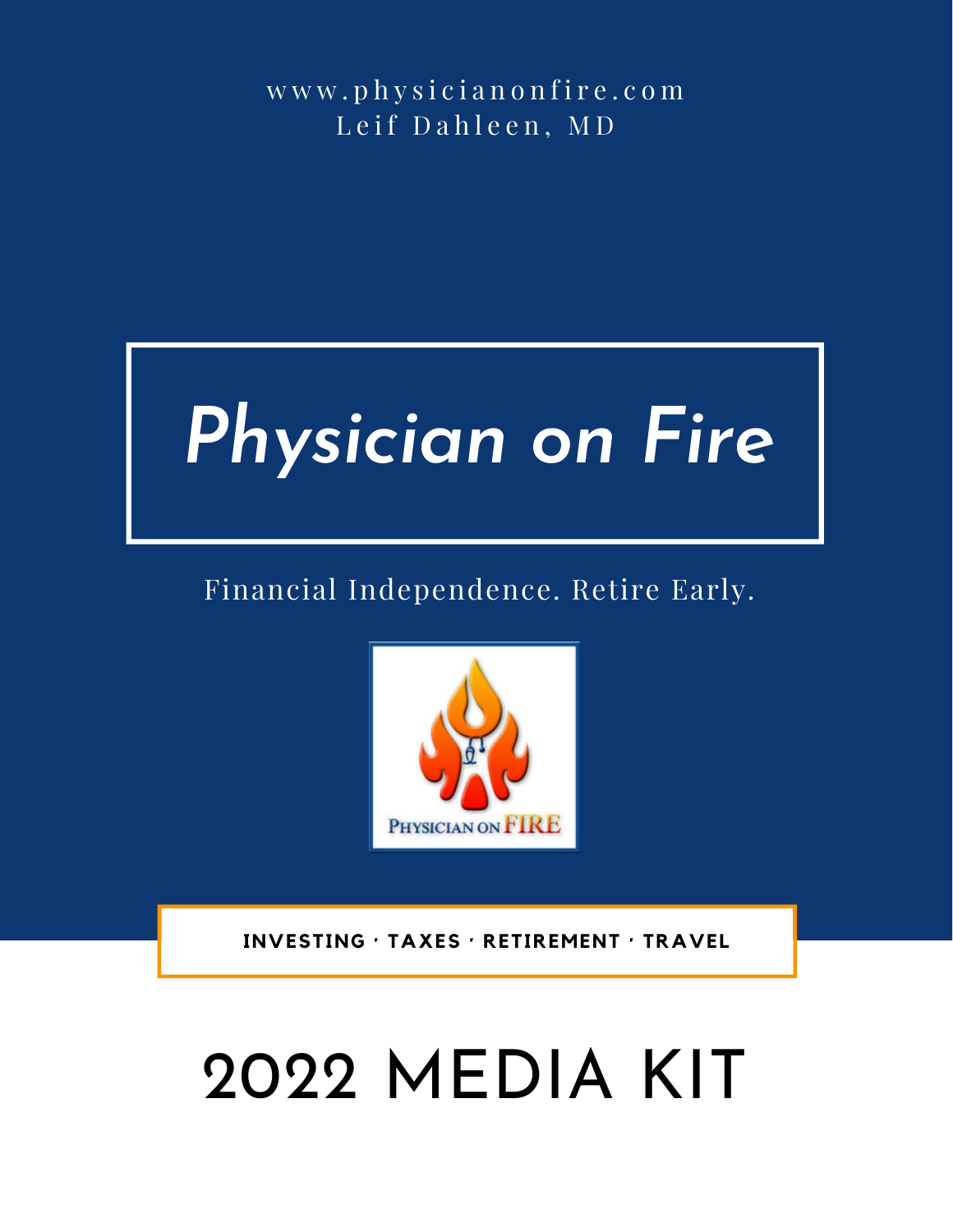Financial Independence. Retire Early.

**INVESTING· TAXES· RETIREMENT · TRAVEL**

Physician on Fire was founded by Leif Dahleen, MD, in January 2016 with a goal of reaching physicians with an interest in personal finance and searching for a different path in life. It quickly became one of the most popular blogs for physician specific personal finance and investing information. In March 2017 Physician on Fire joined the White Coat Investor Network, partnering with the most widely read, physician specific, personal finance and investing website in the world. Physician on Fire was a 2017 Plutus Award finalist for the Best FIRE Blog and finalist for Best New Personal Finance Blog. In 2018 PoF was the Plutus Award Finalist for Blog of the Year and a speaker at FinCon.

*Blog Stats*

## **232K+ 101K+**

Average number of monthly pageviews

Average number of unique monthly visitors

Email Subscribers **14K+**

US Alexa Rank **9813** Worldwide Alexa Rank **37,449**

### *Social Stats*



28.4K Physicians in PoF Group 20.3K members in FatFIRE Group



*Editor*

#### **DR. LEIF DAHLEEN**

blogger and anesthesiologist

Dr. Dahleen attained financial independence at the age of 39. He is a family man, a traveler, writer, and aspiring philanthropist. He created the Physician on Fire blog with a charitable mission. He donates a substantial portion of the revenue from this site to charitable causes, largely via his donor advised fund. He seeks sites sponsors whose services can be beneficial to physicians and want to contribute to this charitable mission.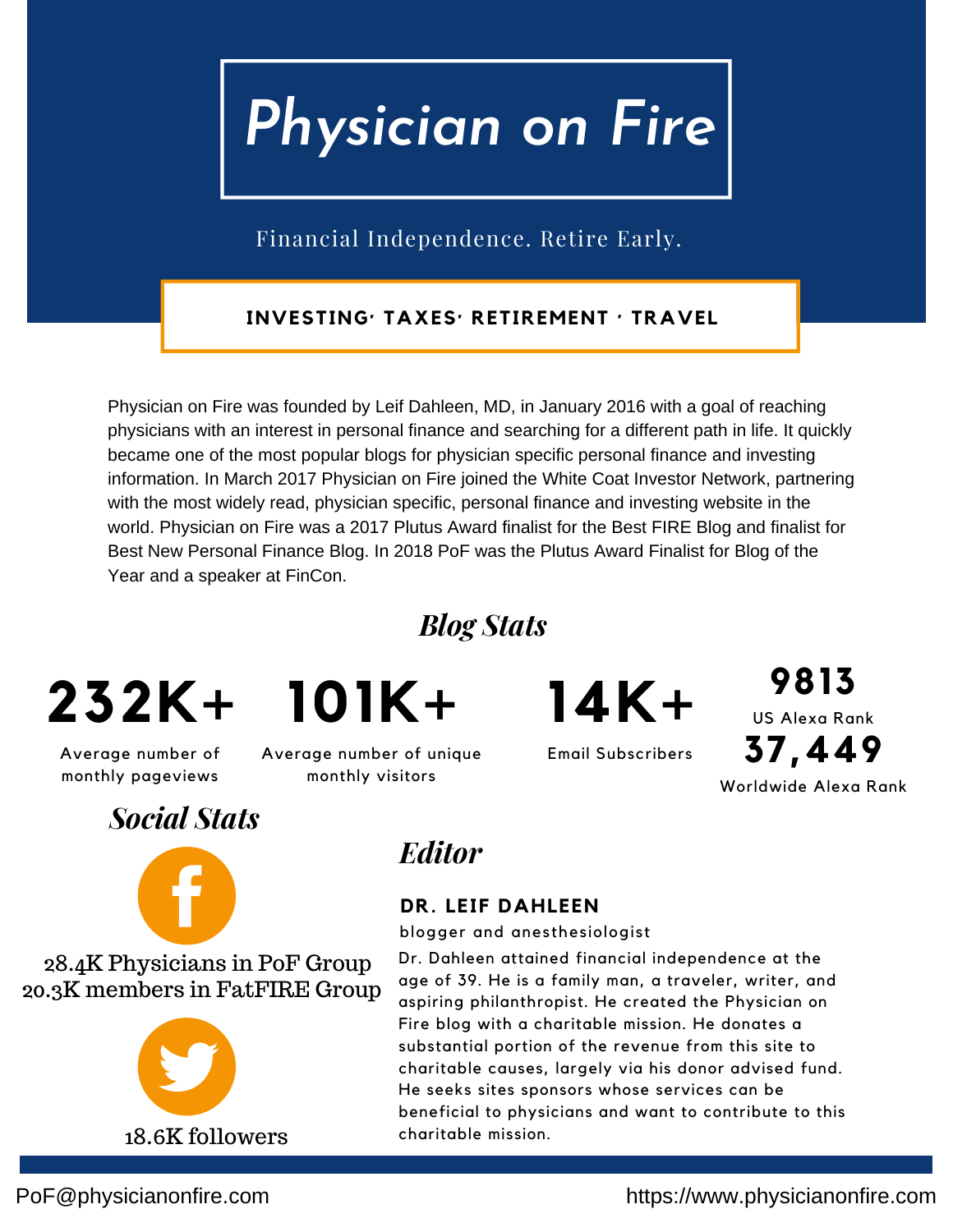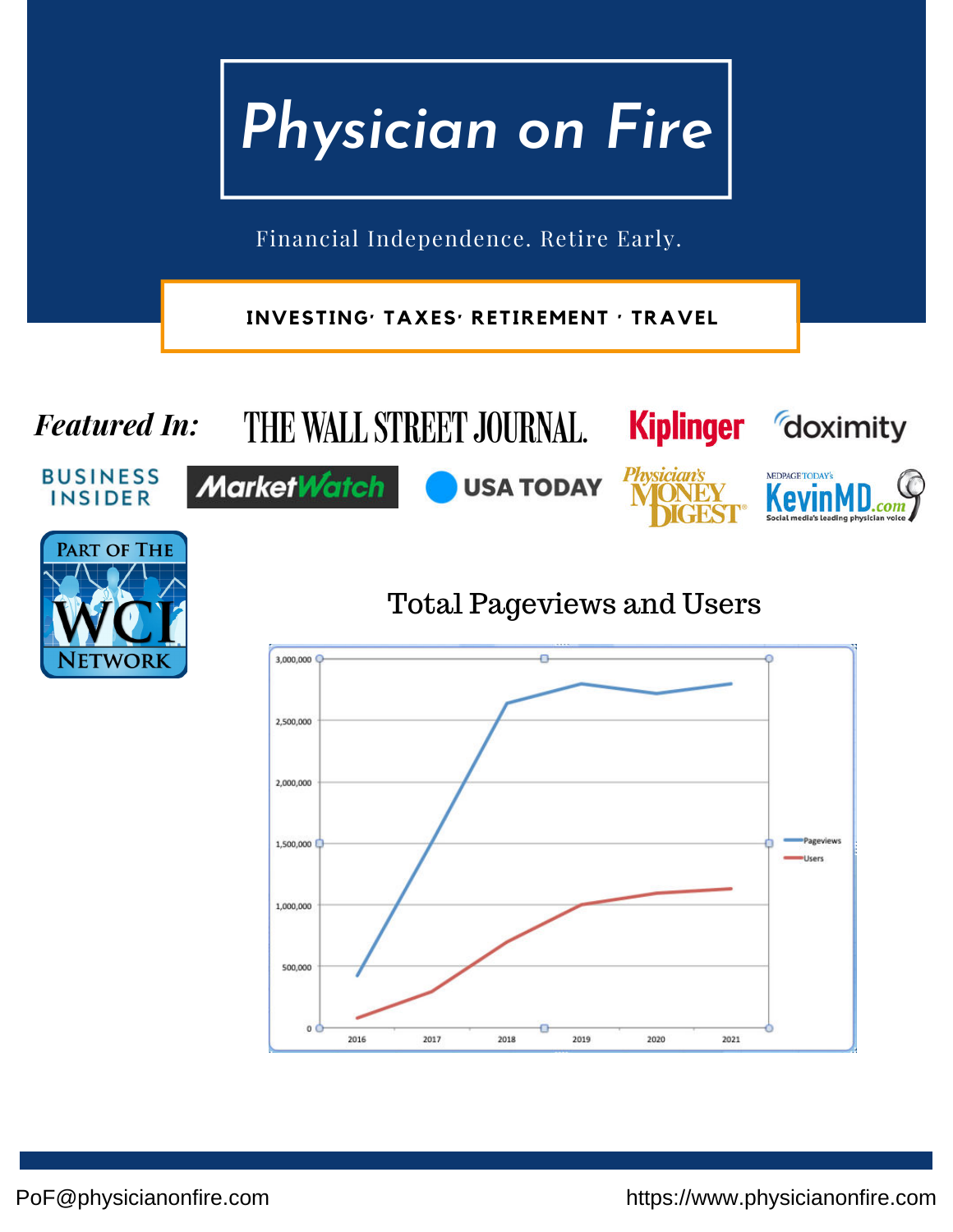Financial Independence. Retire Early.

#### **ADVERTISING**

If you think your company or website would be a good fit with this blog, consider purchasing an ad on the site. The audience for this site consists of fellow physicians and other people who may have similar circumstances (high-income, late start, educational debt, etc…). Placement of an ad here allows you to focus on this "high-yield" audience. I limit advertisers to companies that I do not hesitate to recommend to my colleagues. Approved advertisers provide services and products that I believe can be helpful in my readers' quest for financial independence and/or enjoyment of an early retirement. One of my goals is to build up a sizable donor advised fund, and a substantial portion of the revenue from this site will be diverted to charitable causes. Advertisers help me with this purpose.

## **Advertising Opportunities**

### In-content Display Ads

- Above the Fold Ads 1/month
- Below the Fold Ads 2/month
- 250x250, 300x250, or 728x90 images placed in all new and previously published posts throughout the site.

### Email Ads

- Top Email Ad 1/month
- Bottom Email Ad 1/month
- 250x250, 300x250, or 728x90 images along with 50 words of text sent to our email subscriber list 4x/wk

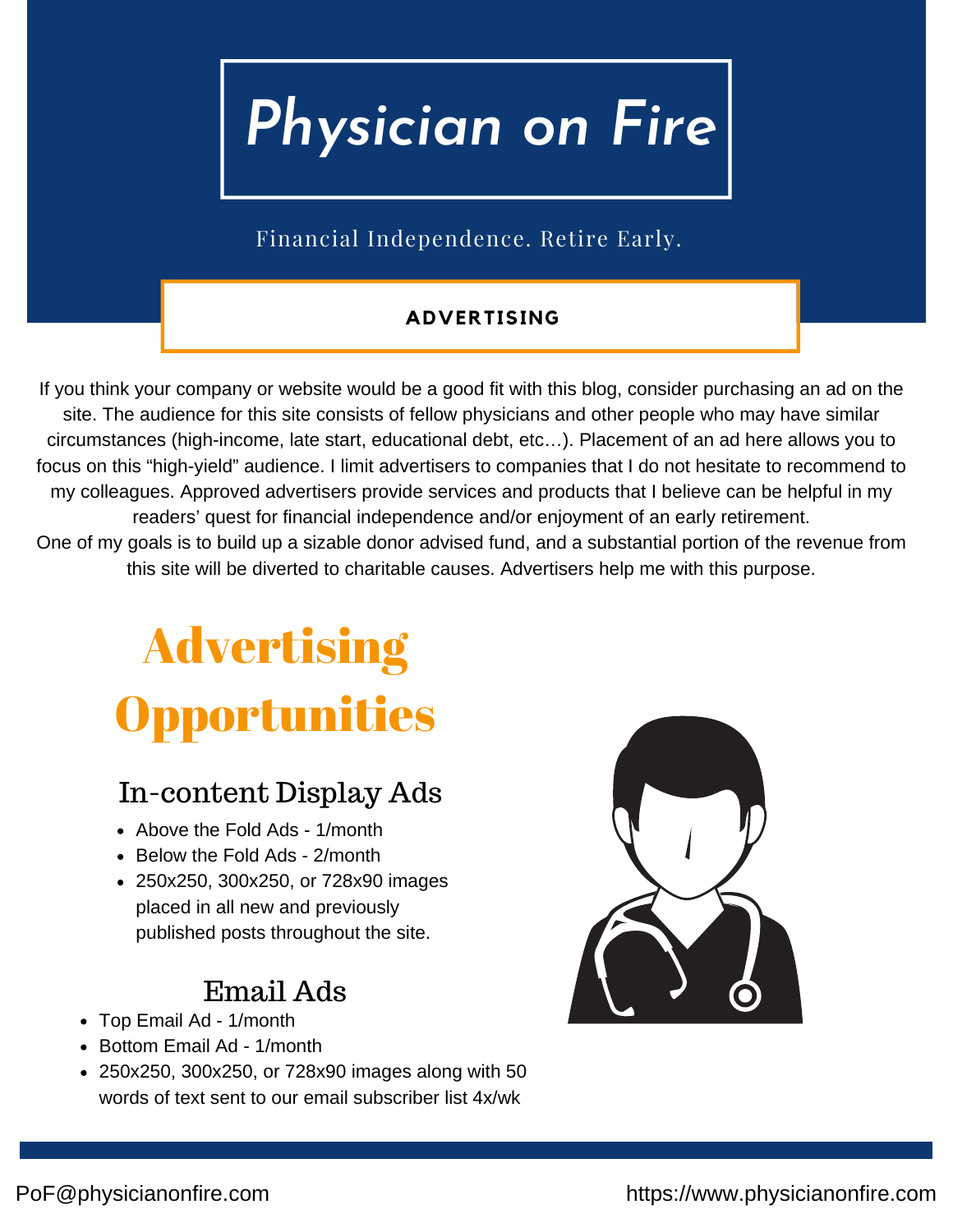Financial Independence. Retire Early.

#### **ADVERTISING**

## Advertising pportunities

### Leaderboard Banner Ad

- 728x90 Banner Ad
- Sold in 6-12 month increments
- Displayed on every page of the blog



### Physician on Fire Facebook Group Sponsorship

- 250x250 banner ad in the header
- Two Facebook posts, through out the month bumping your posts to the top at least weekly. 1 introductory one and 1 of your choosing, about 200 words each.
- It is a physicians only group, you won't be able to participate in the group but PoF will promote you in the group during that month.

### FatFire Facebook Group Sponsorship

- 250x250 banner ad in the header
- Two Facebook posts, through out the month bumping your posts to the top at least weekly. 1 introductory one and 1 of your choosing, about 200 words each.
- Participation in the group for the month sponsoring to interact with group members and answer questions.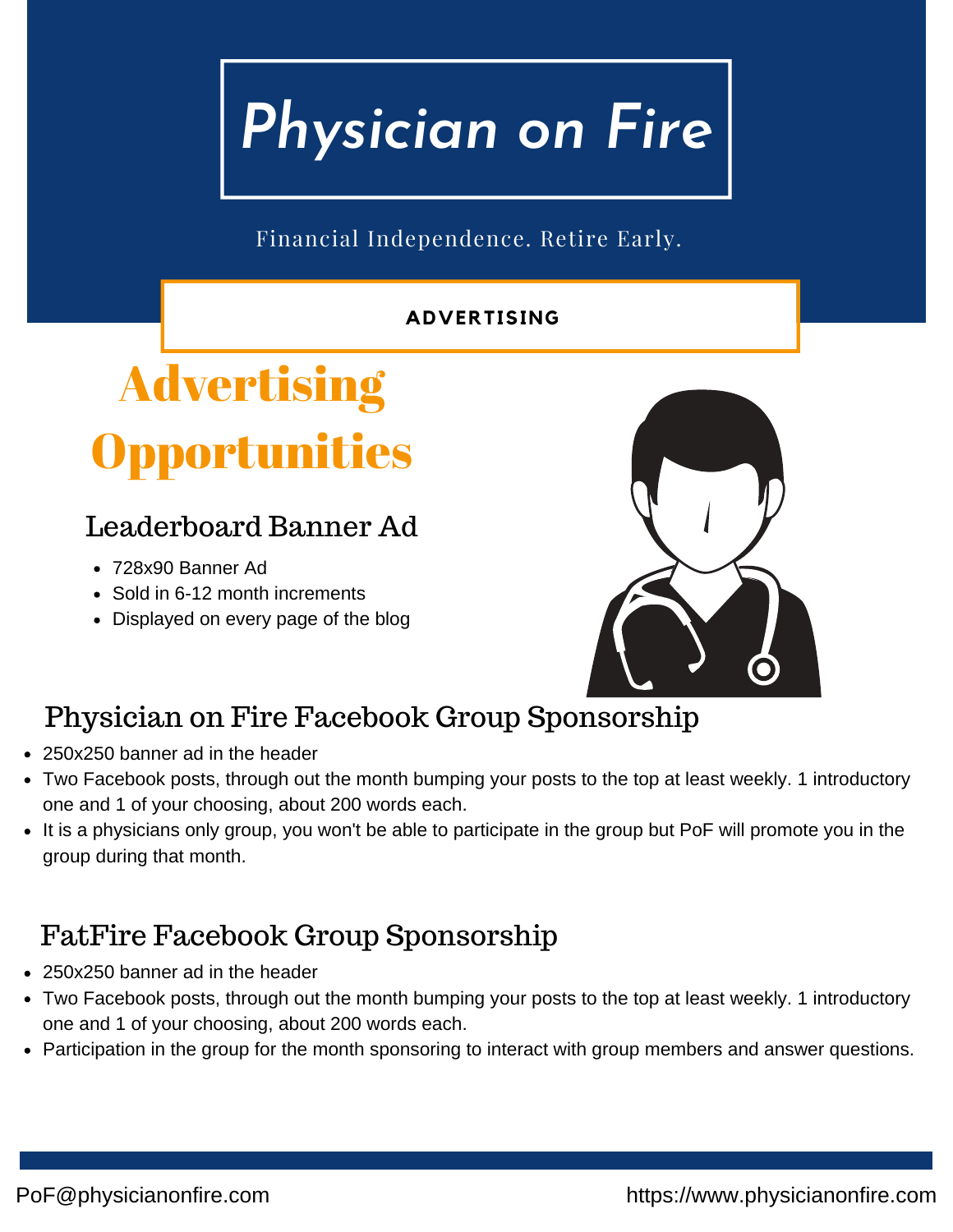Financial Independence. Retire Early.

#### **ADVERTISING**

## **Advertising** Opportunities Single Page Banner Ad

- 250x250 Banner Ad
- Sold in 6-12 month increments
- Displayed on individual pages of the blog
- Can be purchased as a package with multiple pages

### Partner Pages

- Financial Advisors (limit 10)
- Insurance Agents (limit 10)
- Physician Mortgage Loan Officers
- Contract Review and Negotiation
- Tax Strategists
- Business Retirement Account Specialists

### Affiliate Partner Relationship

We are open to affiliate partnerships. If you feel that your company would be a good fit for an affiliate relationship please contact us. We promote affiliate partners on the blog, through social media, and email.

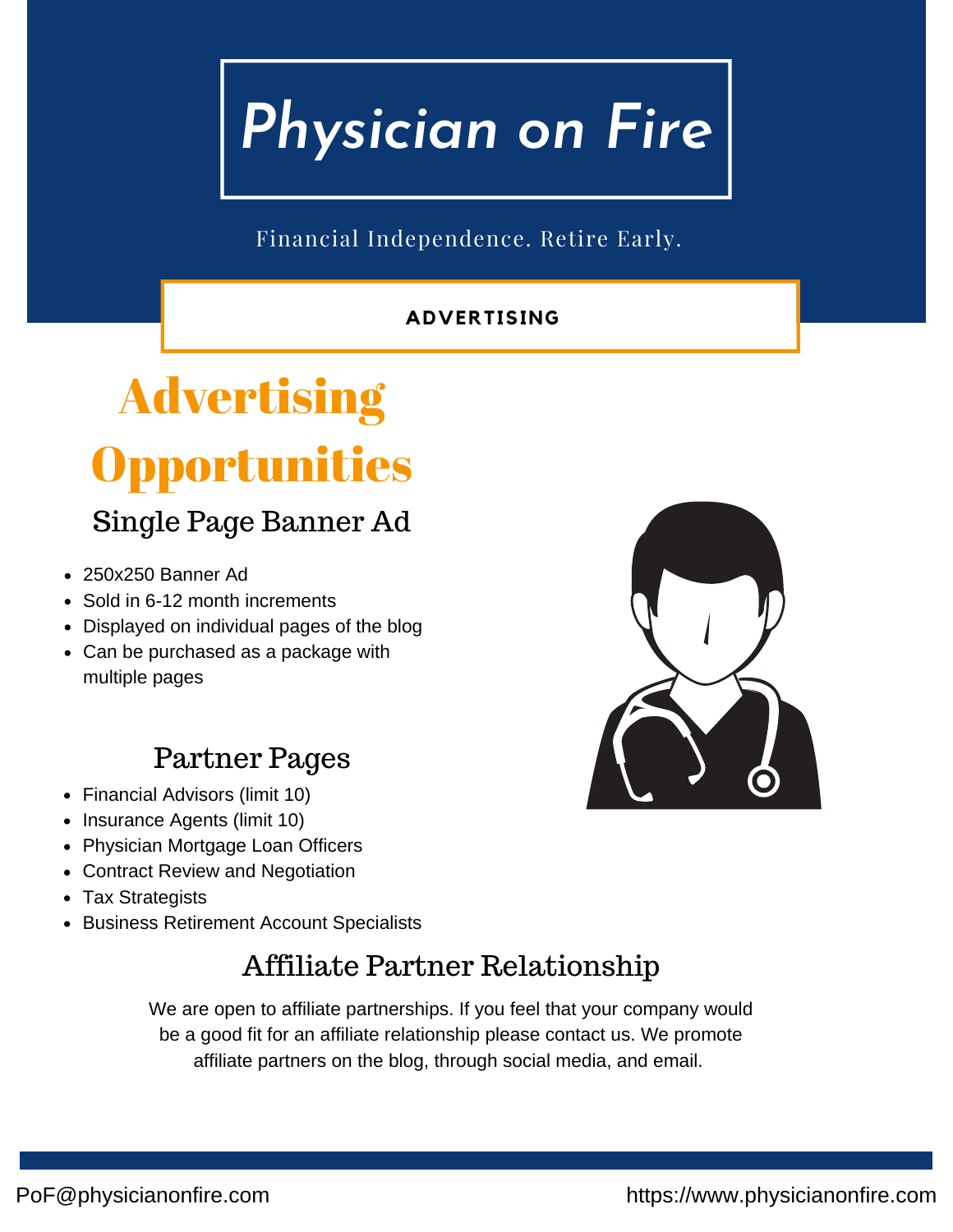#### *Physician on Fire* Financial Independence. Retire Early. **ADVERTISING** Examples In-content Display Ads Single Page Banner Ads Leaderboard Banner Ad Working Worldwide with the WoWs - Financial PHYSICIAN ON FIRE 728x90 **Independence and Volunteering** Edit Post Today's blog post comes from Mrs. Waffles on Wednesday, an occupational therapist with a penchant for travel and volunteering. In just a few years, she has found ways to venture into far-off places t offer help where it's needed most. We heard about some of the adventures she and Mr. WoW have had when we cruised to Cuba together in the fall of 2018. 250x250 Facebook Groups Sponsorship I asked if she would be willing to write up a guest post that spoke to their future plans with medical missions and how they're intertwined with the financial independence that they are rapidly approaching. Not only did she agree to write the post that follows, but she also offered to join us when my family returns to Honduras in May of 2019. Physicians on FIRE PHYSICIANS ON About Email Ads Discussio 250x250Mentorship Chats Announcements The following two sponsors help support my site's charitable mission. Members FINANCIAL INDEPENDENCE. RETIRE EARLY. Events Videos Photos ed =  $\sqrt{\phantom{a}}$  Notifications  $\cdots$   $\frac{1}{2}$  Share  $\cdots$  More 250x250 Write Post | Add Photo/Video | Di Live Video | 00 More A

50 words of text

PoF@physicianonfire.com https://www.physicianonfire.com